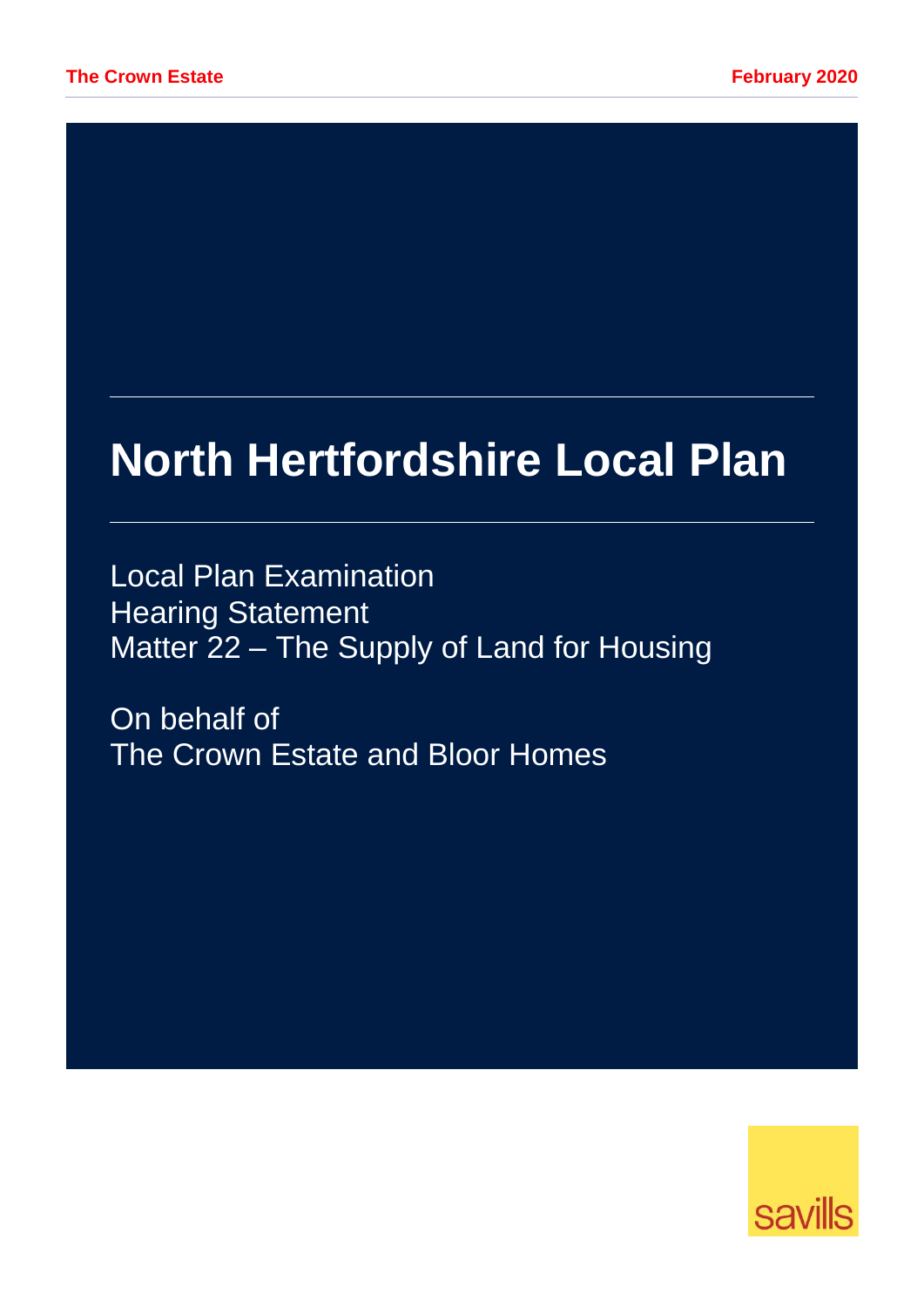### **North Hertfordshire Local Plan**

**Hearing Statement: Matter 22 – The Supply of Land for Housing**



## **Contents**

- **1. [Introduction](#page-2-0) 1**
- **2. Matter 22.2 – [The Five Year Housing Land Supply](#page-3-0) 2**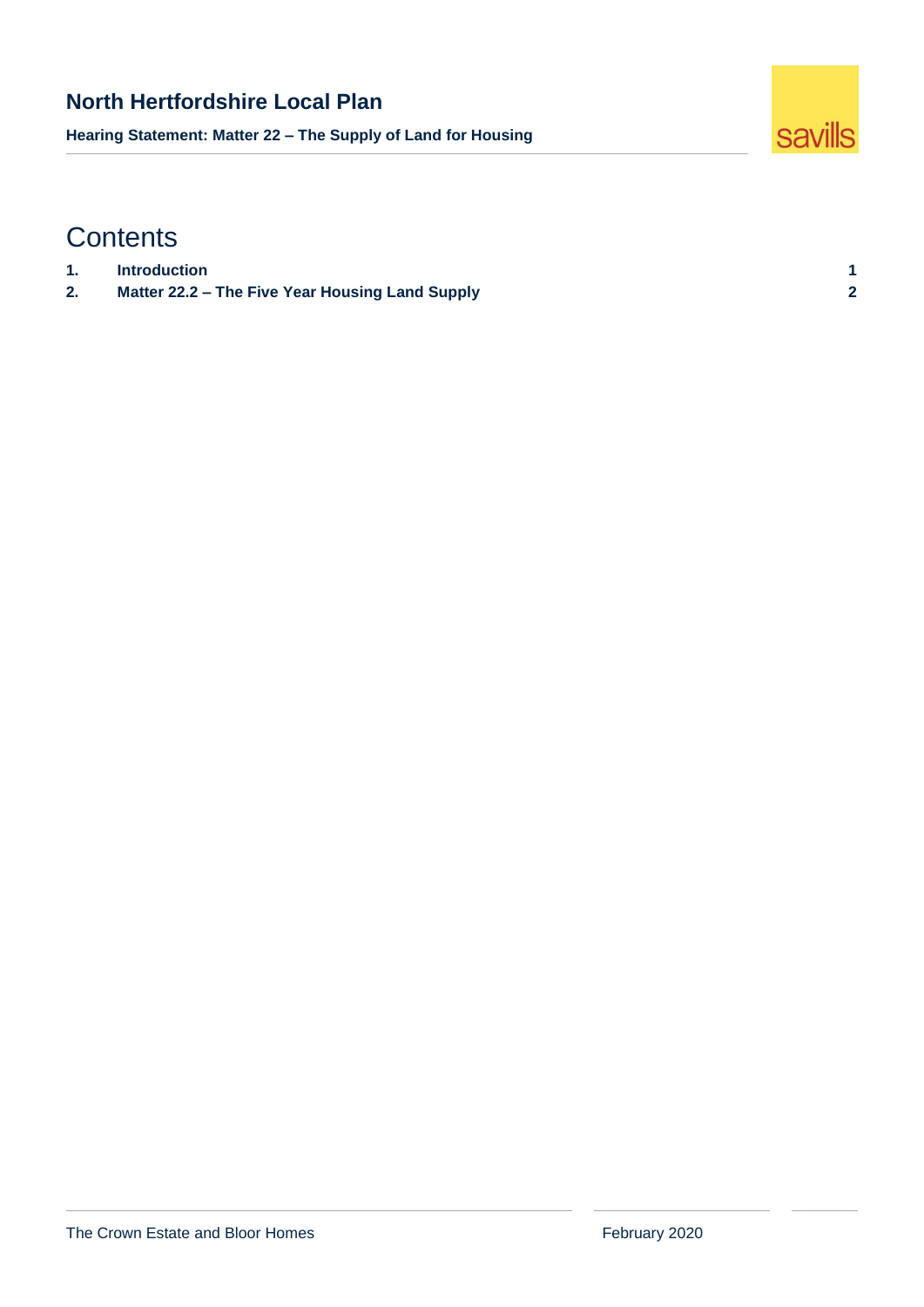#### **North Hertfordshire Local Plan**

**Hearing Statement: Matter 22 – The Supply of Land for Housing**

## <span id="page-2-0"></span>1. Introduction

- 1.1. This Hearing Statement has been prepared by Savills (UK) Limited on behalf of The Crown Estate and Bloor Homes.
- 1.2. The Crown Estate is an independent commercial business, established by an Act of Parliament. 100% of its annual profits are returned to the Treasury for the benefit of public finances. It is a successful, commercial enterprise, established as a market leader in its key sectors and known for a progressive, sustainable approach that creates long term value, beyond its financial return.
- 1.3. The Crown Estate controls a large portion of land to the east of Luton, including that which forms proposed allocation EL3. An outline planning application for 660 homes has been submitted to North Hertfordshire District Council (NHDC) (ref: 16/02014/1).
- 1.4. Bloor Homes control a substantial tract of land within the area identified in the Local Plan submission version as the Land East of Luton allocation (proposed allocations: EL1 and EL2).
- 1.5. Bloor Homes has submitted an outline planning application (ref. 17/00830/1) to NHDC for the majority of EL1 and EL2 for up to 1,400 new homes, as well as a local centre, primary school and all-through school.
- 1.6. The application documents can be viewed on the Council's website via the following link: [https://pa2.north](https://pa2.north-herts.gov.uk/online-applications/)[herts.gov.uk/online-applications/](https://pa2.north-herts.gov.uk/online-applications/) .
- 1.7. The Crown Estate and Bloor Homes have actively participated in the preparation of the Local Plan for North Hertfordshire for a number of years. Consistently, the development proposals for a strategic urban extension to the east of Luton have been favourably considered in assessments of how best to accommodate the future development needs of Luton, for which it is accepted cannot be met within Luton's own administrative boundary.
- 1.8. Further information in relation to the deliverability of sites EL1, EL2 and EL3 was provided in the joint SoCG between NHDC, Bloor Homes and The Crown Estate at ED28 and the Matter 10 Hearing Statements (Jan 2018).

savills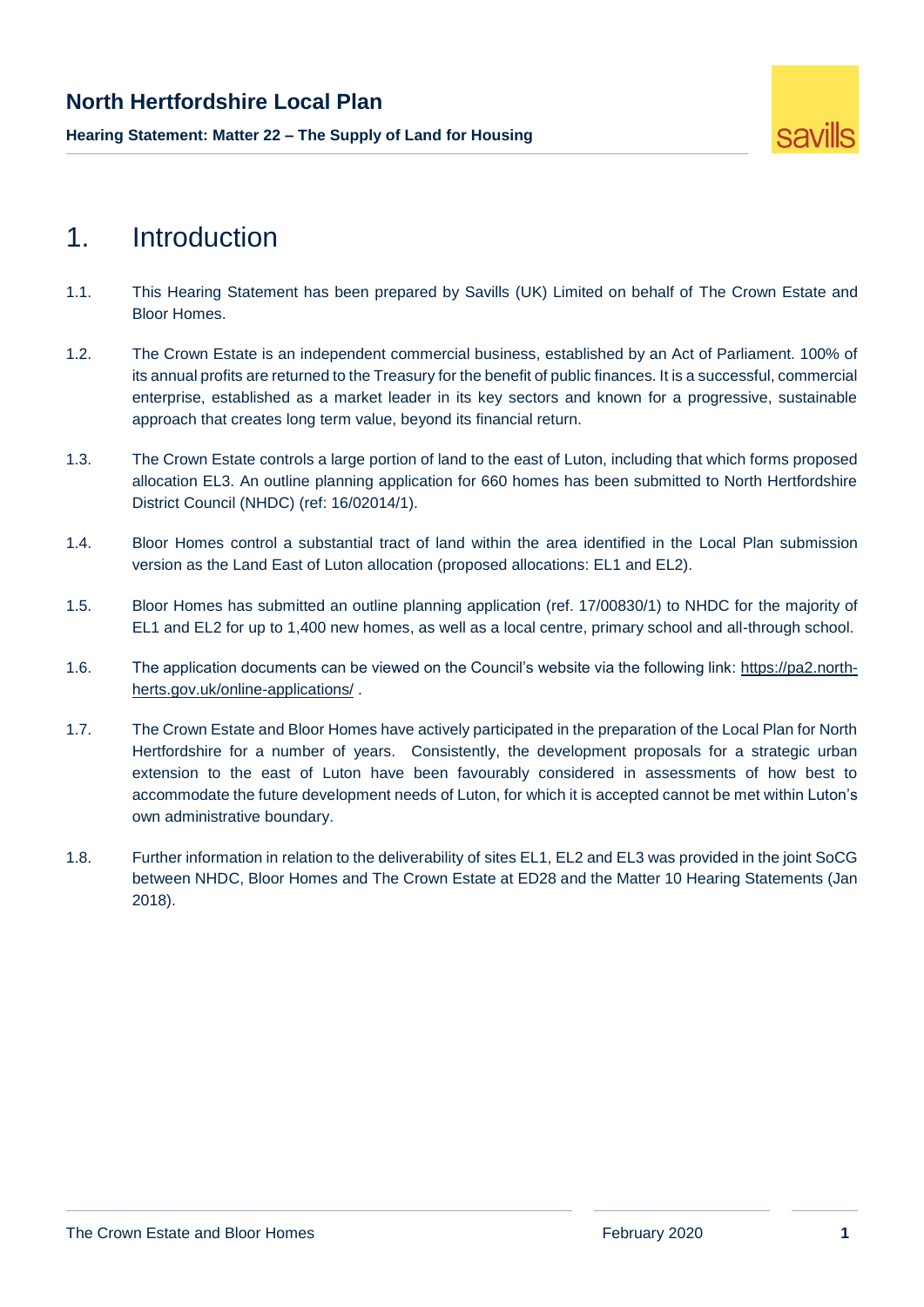

**Hearing Statement: Matter 22 – The Supply of Land for Housing**

## <span id="page-3-0"></span>2. Matter 22.2 – The Five Year Housing Land Supply

#### **Issue 22.2 (a) Are the Council's calculations correct / accurate?**

- 2.1 So far as can be ascertained, the Council's calculations are accurate and they reflect updated delivery trajectories in relation to sites EL1, EL2 and EL3.
- 2.2 The Crown Estate's outline planning application for proposed allocation EL3 was submitted in August 2016. Bloor Homes' planning application, covering the majority of proposed allocations EL1 and EL2, for up to 1,400 new homes was submitted in April 2017.
- 2.3 Significant progress has been made with the applications. As set out at para 1.1.6 of Matter Statement 10 in relation to proposed allocations EL1 and EL2<sup>1</sup> , issues raised in the consultation responses have been considered in liaison with NHDC and addressed as appropriate. This applies to both applications. Moreover, discussions on draft planning conditions and section 106 heads of terms, again in respect of both applications, have progressed with NHDC, Hertfordshire County Council and other stakeholders.
- 2.4 In the event that the sites are confirmed as allocations in the Local Plan, the planning applications could be promptly determined and applications for the approval of reserved matters subsequently brought forward to enable housing and infrastructure delivery to commence.
- 2.5 Once the allocations are confirmed, housing delivery would begin well within five years and contribute towards NHDC's five year housing land supply.
- 2.6 Proposed allocations EL1, EL2 and EL3 would continue to deliver new housing through the plan period and NHDC is therefore correct to include both EL1, EL2 and EL3 within its housing trajectory for delivery across each five year housing supply period up to 2031.

 $\overline{a}$ 

<sup>&</sup>lt;sup>1</sup> Prepared by White Peak Planning on behalf of Bloor Homes.